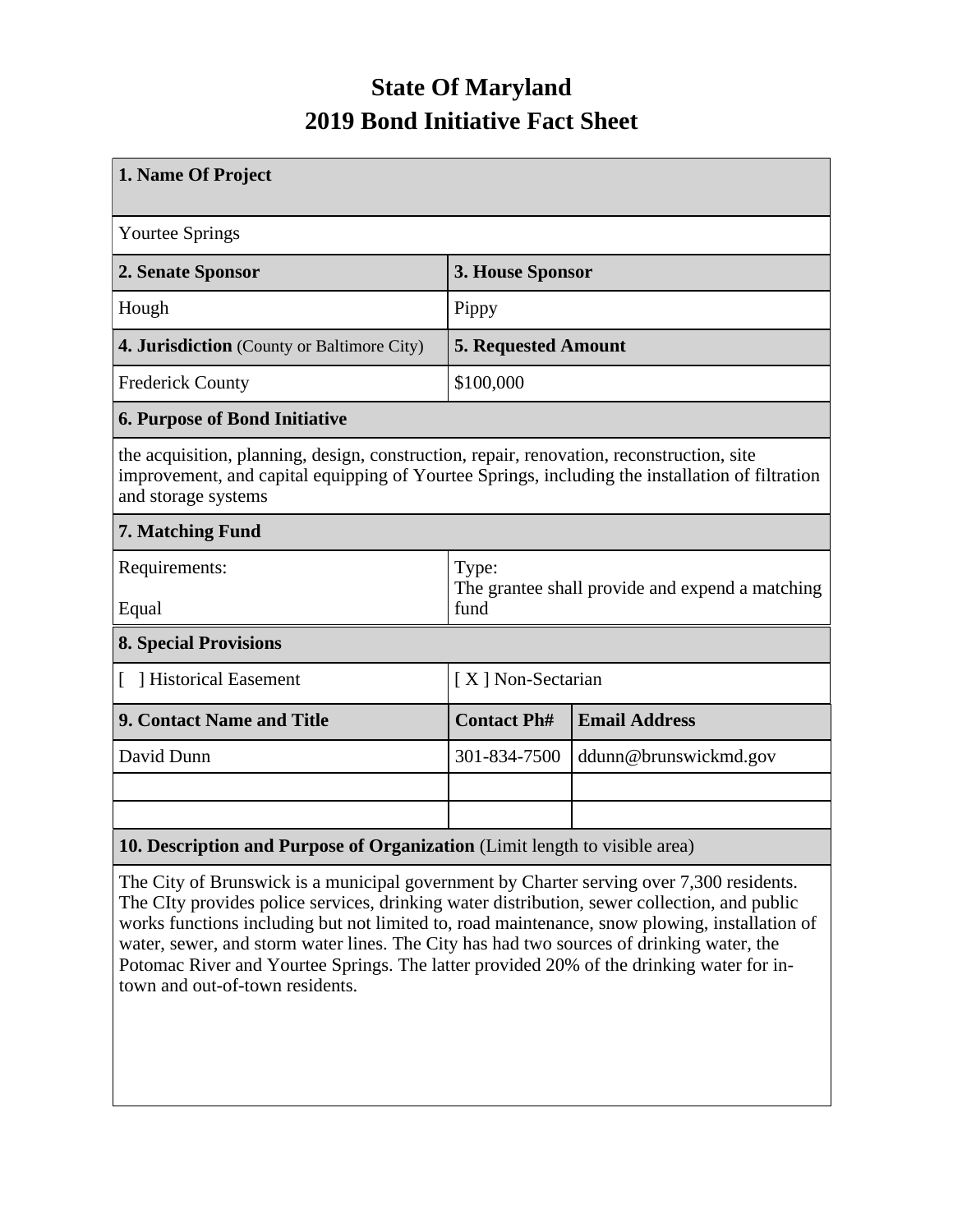## **11. Description and Purpose of Project** (Limit length to visible area)

The Yourtee Springs provided 20% of the drinking water or 1,460 users. The use of the springs impacts the water rates as the treatment costs for river water costs \$.01 per gallon vs. spring water at \$.01 per 300 gallons. Approximately six months ago due to repeated ground water infiltration and contamination the springs were shut down. Maryland Department of the Environment ordered the permanent closing unless repairs to re-mediate the infiltration were completed with 18 months.

*Round all amounts to the nearest \$1,000. The totals in Items 12 (Estimated Capital Costs) and 13 (Proposed Funding Sources) must match. The proposed funding sources must not include the value of real property unless an equivalent value is shown under Estimated Capital Costs.*

| <b>12. Estimated Capital Costs</b>                                     |           |  |  |  |
|------------------------------------------------------------------------|-----------|--|--|--|
| <b>Acquisition</b>                                                     | \$0       |  |  |  |
| <b>Design</b>                                                          | \$80,000  |  |  |  |
| <b>Construction</b>                                                    | \$620,000 |  |  |  |
| <b>Equipment</b>                                                       | \$0       |  |  |  |
| <b>Total</b>                                                           | \$700,000 |  |  |  |
| 13. Proposed Funding Sources - (List all funding sources and amounts.) |           |  |  |  |
| City of Brunswick General Fund Capital Fund                            | \$600,000 |  |  |  |
| <b>State Bond</b>                                                      | \$100,000 |  |  |  |
|                                                                        |           |  |  |  |
|                                                                        |           |  |  |  |
|                                                                        |           |  |  |  |
|                                                                        |           |  |  |  |
|                                                                        |           |  |  |  |
|                                                                        |           |  |  |  |
|                                                                        |           |  |  |  |
|                                                                        |           |  |  |  |
|                                                                        |           |  |  |  |
| <b>Total</b>                                                           | \$700,000 |  |  |  |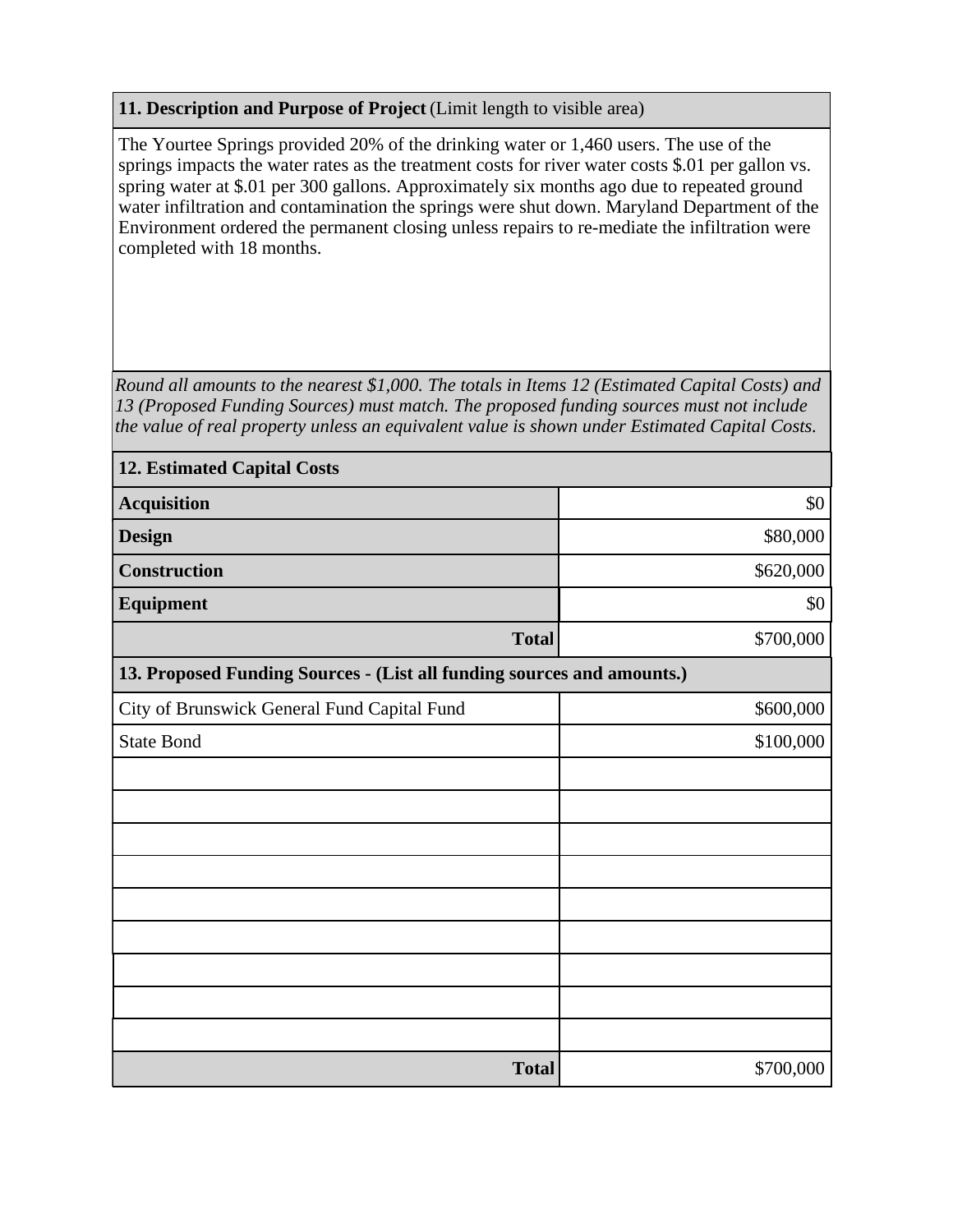| 14. Project Schedule (Enter a date or one of the following in each box. N/A, TBD or Complete) |                                         |                        |                                                                        |                                                                                         |                                              |                                                                   |                                                                                              |                              |  |
|-----------------------------------------------------------------------------------------------|-----------------------------------------|------------------------|------------------------------------------------------------------------|-----------------------------------------------------------------------------------------|----------------------------------------------|-------------------------------------------------------------------|----------------------------------------------------------------------------------------------|------------------------------|--|
| <b>Begin Design</b>                                                                           |                                         | <b>Complete Design</b> |                                                                        |                                                                                         |                                              | <b>Begin Construction</b>                                         |                                                                                              | <b>Complete Construction</b> |  |
| 02/01/19                                                                                      | 04/01/19<br>06/01/19                    |                        |                                                                        | 08/01/19                                                                                |                                              |                                                                   |                                                                                              |                              |  |
| <b>15. Total Private Funds</b><br>and Pledges Raised                                          |                                         |                        |                                                                        | <b>16. Current Number of People</b><br><b>Served Annually at Project</b><br><b>Site</b> |                                              |                                                                   | 17. Number of People to be<br><b>Served Annually After the</b><br><b>Project is Complete</b> |                              |  |
| $\mathbf{0}$                                                                                  |                                         |                        | $\overline{0}$                                                         |                                                                                         |                                              |                                                                   | 1,630                                                                                        |                              |  |
|                                                                                               |                                         |                        |                                                                        |                                                                                         |                                              | 18. Other State Capital Grants to Recipients in the Past 15 Years |                                                                                              |                              |  |
| <b>Legislative Session</b>                                                                    |                                         |                        |                                                                        | <b>Amount</b>                                                                           |                                              | <b>Purpose</b>                                                    |                                                                                              |                              |  |
|                                                                                               |                                         |                        |                                                                        |                                                                                         |                                              |                                                                   |                                                                                              |                              |  |
|                                                                                               |                                         |                        |                                                                        |                                                                                         |                                              |                                                                   |                                                                                              |                              |  |
| <b>MD</b>                                                                                     |                                         |                        |                                                                        |                                                                                         |                                              |                                                                   |                                                                                              |                              |  |
| 19. Legal Name and Address of Grantee                                                         |                                         |                        |                                                                        |                                                                                         |                                              | <b>Project Address (If Different)</b>                             |                                                                                              |                              |  |
| City of Brunswick, Maryland                                                                   |                                         |                        | 1 West Potomac Street<br><b>City Hall</b><br>Brunswick, Maryland 21716 |                                                                                         |                                              |                                                                   |                                                                                              |                              |  |
| 2A - Washington County<br>20. Legislative District in<br><b>Which Project is Located</b>      |                                         |                        |                                                                        |                                                                                         |                                              |                                                                   |                                                                                              |                              |  |
| 21. Legal Status of Grantee (Please Check One)                                                |                                         |                        |                                                                        |                                                                                         |                                              |                                                                   |                                                                                              |                              |  |
|                                                                                               | <b>Local Govt.</b><br><b>For Profit</b> |                        |                                                                        | <b>Non Profit</b><br>Federal                                                            |                                              |                                                                   |                                                                                              |                              |  |
|                                                                                               | [X]<br>$\lceil \; \rceil$               |                        |                                                                        | $\lceil \; \rceil$<br>$\lceil \; \rceil$                                                |                                              |                                                                   |                                                                                              |                              |  |
| 22. Grantee Legal Representative                                                              |                                         |                        | 23. If Match Includes Real Property:                                   |                                                                                         |                                              |                                                                   |                                                                                              |                              |  |
| Name:                                                                                         |                                         | David B. Dunn          |                                                                        |                                                                                         | <b>Has An Appraisal</b><br><b>Been Done?</b> |                                                                   | Yes/No                                                                                       |                              |  |
| <b>Phone:</b><br>3018347500                                                                   |                                         |                        |                                                                        |                                                                                         | N <sub>o</sub>                               |                                                                   |                                                                                              |                              |  |
| <b>Address:</b>                                                                               |                                         |                        | If Yes, List Appraisal Dates and Value                                 |                                                                                         |                                              |                                                                   |                                                                                              |                              |  |
| 1 West Potomac St<br>City Hall<br>Brunswick, Maryland 21716                                   |                                         |                        |                                                                        |                                                                                         |                                              |                                                                   |                                                                                              |                              |  |
|                                                                                               |                                         |                        |                                                                        |                                                                                         |                                              |                                                                   |                                                                                              |                              |  |
|                                                                                               |                                         |                        |                                                                        |                                                                                         |                                              |                                                                   |                                                                                              |                              |  |
|                                                                                               |                                         |                        |                                                                        |                                                                                         |                                              |                                                                   |                                                                                              |                              |  |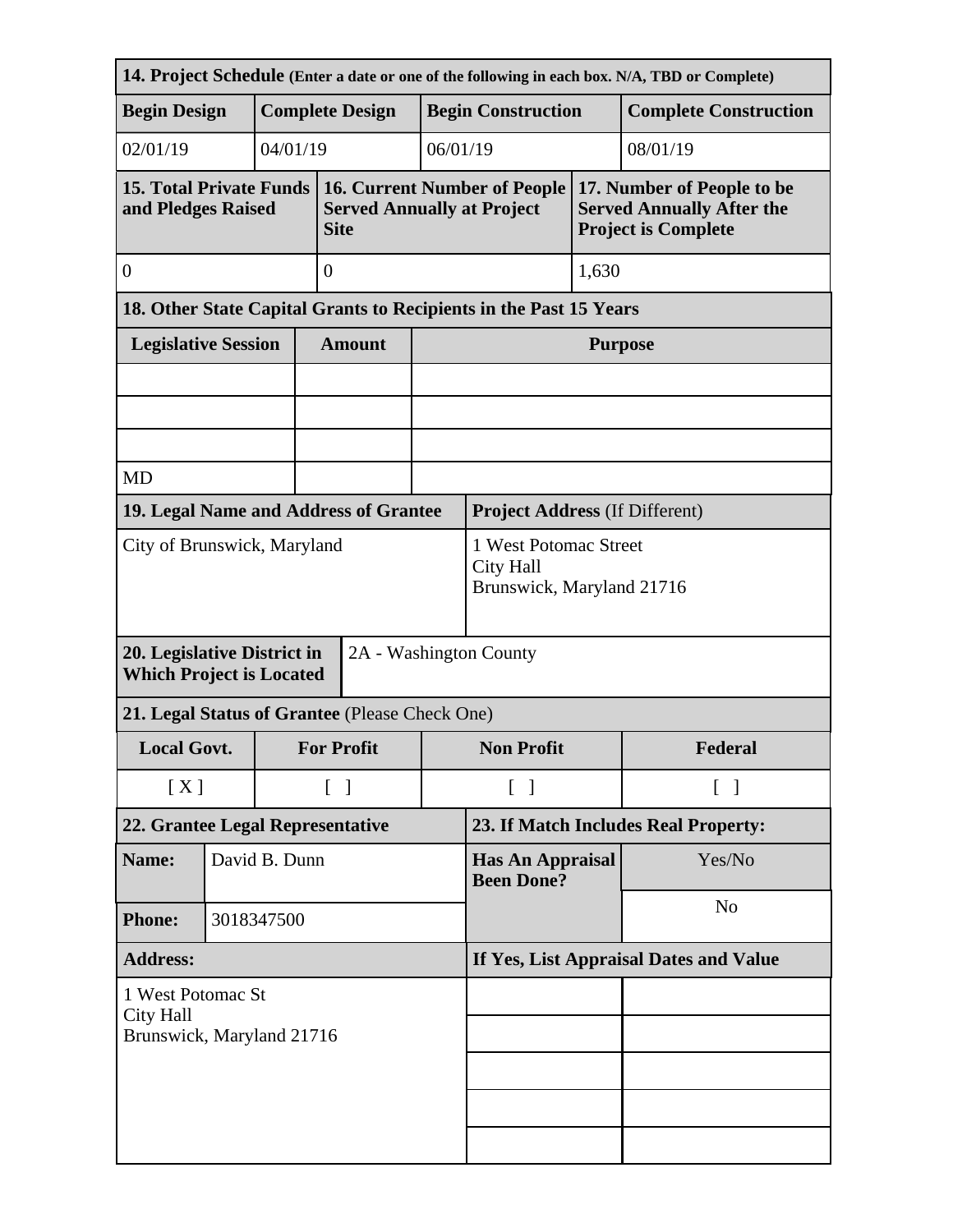| 24. Impact of Project on Staffing and Operating Cost at Project Site          |                                                                                              |                          |                                           |                                           |                                             |  |  |  |
|-------------------------------------------------------------------------------|----------------------------------------------------------------------------------------------|--------------------------|-------------------------------------------|-------------------------------------------|---------------------------------------------|--|--|--|
| Current # of<br><b>Employees</b>                                              | Projected # of<br><b>Employees</b>                                                           |                          | <b>Current Operating</b><br><b>Budget</b> |                                           | <b>Projected Operating</b><br><b>Budget</b> |  |  |  |
| 5                                                                             | 5                                                                                            |                          | 1052900                                   |                                           | 1200000                                     |  |  |  |
|                                                                               | 25. Ownership of Property (Info Requested by Treasurer's Office for bond purposes)           |                          |                                           |                                           |                                             |  |  |  |
|                                                                               | A. Will the grantee own or lease (pick one) the property to be improved?<br>Own              |                          |                                           |                                           |                                             |  |  |  |
| B. If owned, does the grantee plan to sell within 15 years?<br>N <sub>o</sub> |                                                                                              |                          |                                           |                                           |                                             |  |  |  |
|                                                                               | C. Does the grantee intend to lease any portion of the property to others?<br>N <sub>o</sub> |                          |                                           |                                           |                                             |  |  |  |
|                                                                               | D. If property is owned by grantee any space is to be leased, provide the following:         |                          |                                           |                                           |                                             |  |  |  |
|                                                                               | <b>Lessee</b>                                                                                | <b>Terms</b> of<br>Lease | Cost<br><b>Covered</b><br>by Lease        | <b>Square</b><br>Footage<br><b>Leased</b> |                                             |  |  |  |
|                                                                               |                                                                                              |                          |                                           |                                           |                                             |  |  |  |
|                                                                               |                                                                                              |                          |                                           |                                           |                                             |  |  |  |
|                                                                               |                                                                                              |                          |                                           |                                           |                                             |  |  |  |
|                                                                               |                                                                                              |                          |                                           |                                           |                                             |  |  |  |
|                                                                               |                                                                                              |                          |                                           |                                           |                                             |  |  |  |
|                                                                               |                                                                                              |                          |                                           |                                           |                                             |  |  |  |
|                                                                               | E. If property is leased by grantee - Provide the following:                                 |                          |                                           |                                           |                                             |  |  |  |
| <b>Name of Leaser</b>                                                         |                                                                                              |                          | <b>Length of</b><br>Lease                 | <b>Options to Renew</b>                   |                                             |  |  |  |
|                                                                               |                                                                                              |                          |                                           |                                           |                                             |  |  |  |
|                                                                               |                                                                                              |                          |                                           |                                           |                                             |  |  |  |
|                                                                               |                                                                                              |                          |                                           |                                           |                                             |  |  |  |
|                                                                               |                                                                                              |                          |                                           |                                           |                                             |  |  |  |
|                                                                               |                                                                                              |                          |                                           |                                           |                                             |  |  |  |
|                                                                               |                                                                                              |                          |                                           |                                           |                                             |  |  |  |
| <b>26. Building Square Footage:</b>                                           |                                                                                              |                          |                                           |                                           |                                             |  |  |  |
|                                                                               | <b>Current Space GSF</b><br>1 acre                                                           |                          |                                           |                                           |                                             |  |  |  |
| <b>Space to be Renovated GSF</b>                                              |                                                                                              |                          | $1/2$ acre                                |                                           |                                             |  |  |  |
| <b>New GSF</b>                                                                |                                                                                              |                          | $1/2$ acre                                |                                           |                                             |  |  |  |